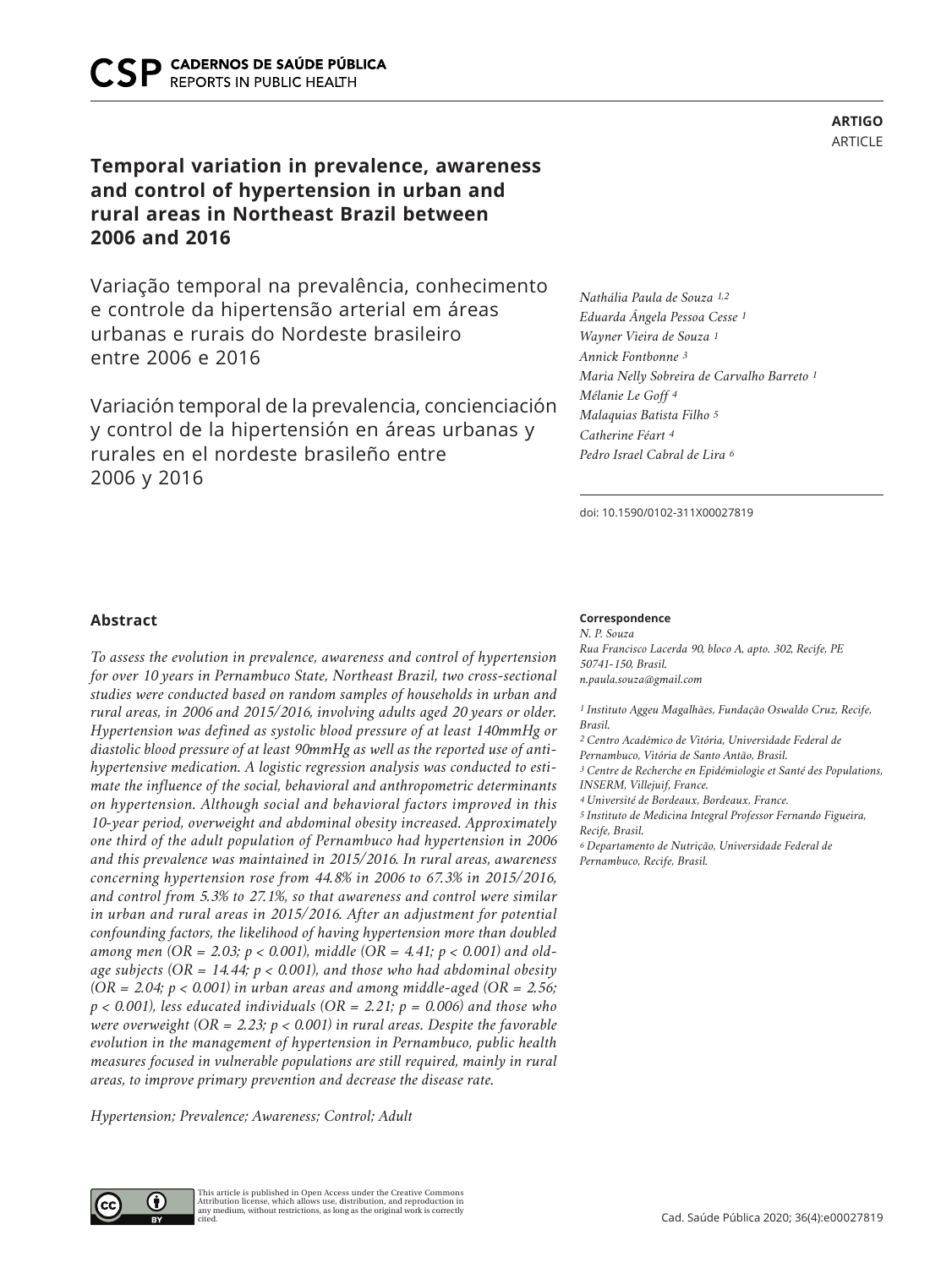## **Introduction**

The social, human and economic impacts of noncommunicable diseases, especially cardiovascular disorders 1,2,3, led the United Nations to invite heads of state to debate the issue in 2011. This highlevel meeting resulted in a global action plan to prevent and control these diseases, including global goals and monitoring indicators to cut by 25% premature mortality related to cardiovascular diseases by 2025 4, highlighting the reduction and prevention of raised blood pressure.

In 2016, high systolic blood pressure was the second greatest risk factor for disability-adjusted life-years for men and the first for women at global level 5, as well as the second greatest in Brazil 6. Data from May Measurement Month 2017 showed that hypertension prevalence was 34.9% in the world 7 and the *Brazilian National Health Survey* determined a prevalence of 22.8% for raised blood pressure 8.

Worldwide, awareness, treatment and control of high blood pressure are markedly higher in urban areas 9,10. In 2010, only 15.6% of the Brazilian population lived in rural areas. However, in the case of the Northeast region of the country, which contains 9 of its 27 states, the percentage of rural population was 26.9% 11. Pernambuco, the second most populous state in the Northeast region of Brazil, had a 0.54 Human Development Index (HDI) in 2000 and 0.67 in 2010, always below national average 12. The metropolitan region of Recife, capital of the State of Pernambuco, presented the third greater difference on the HDI educational indices between urban and rural areas in 2010 13, emphasizing the inequalities within and between regions. Therefore, the country improvements were disproportionate, maintaining the same vulnerable groups and areas 14.

A recent systematic review pointed a higher risk of hypertension among lowest socioeconomic status individuals, mainly in low educational level 15. This relationship had been consistently reaffirmed in high income countries (HICs) 15,16, altough low and middle-income countries (LMICs) have documented only little and unclear evidence. Databases research on LMICs rural populations showed a positive association between income and hypertension, but it varied according to geographical region 17. A negative relationship was observed in Latin America 15 and in a national study from Brazil 18. The positive association was explained by the theory that economic progress and urbanization increase the risk factors for hypertension (obesity, sedentary lifestyle, high salt intake), whereas the negative can be explained by the decrease of the risk factors 19.

Since 2002, in Brazil, redistributive policies of social assistance were implemented, improving health, reducing social inequalities and alleviating poverty 20. Thus, the aim of this study was to characterize the evolution in hypertension prevalence, awareness and control in adults of a poor region of Northeast Brazil, between 2006 and 2015/2016, a period of social and health reforms in the country. In addition, it intended to relate the evolution of hypertension to sociodemographic, behavioral and anthropometric determinants, contrasting urban and rural areas.

## **Methods**

#### **Study design and population**

Data from the *State Surveys of Noncommunicable Diseases* were used in this study. Two cross-sectional surveys were carried out based on random samples of households in urban and rural areas of the State of Pernambuco, one in 2006, involving adults aged 25 years and above, and the other from 2015 to 2016, on subjects of 20 years and above.

In 2006, the estimated sample size was nearly 800 adults in urban and rural areas, with a 3% precision error, 25% hypertension prevalence and 95% confidence interval (95%CI). In 2015/2016, the estimated sample size was 806 adults in urban areas and 310 in rural areas, with a 3.1% to 5% precision error, 28% hypertension prevalence and a 95%CI.

The sample was representative of both urban and rural areas and was obtained by four-stage cluster sampling. First, municipalities were selected, then census tracts, households and, finally, the subject. In total, 18 municipalities were selected in 2006 and 13 in 2015/2016. The municipalities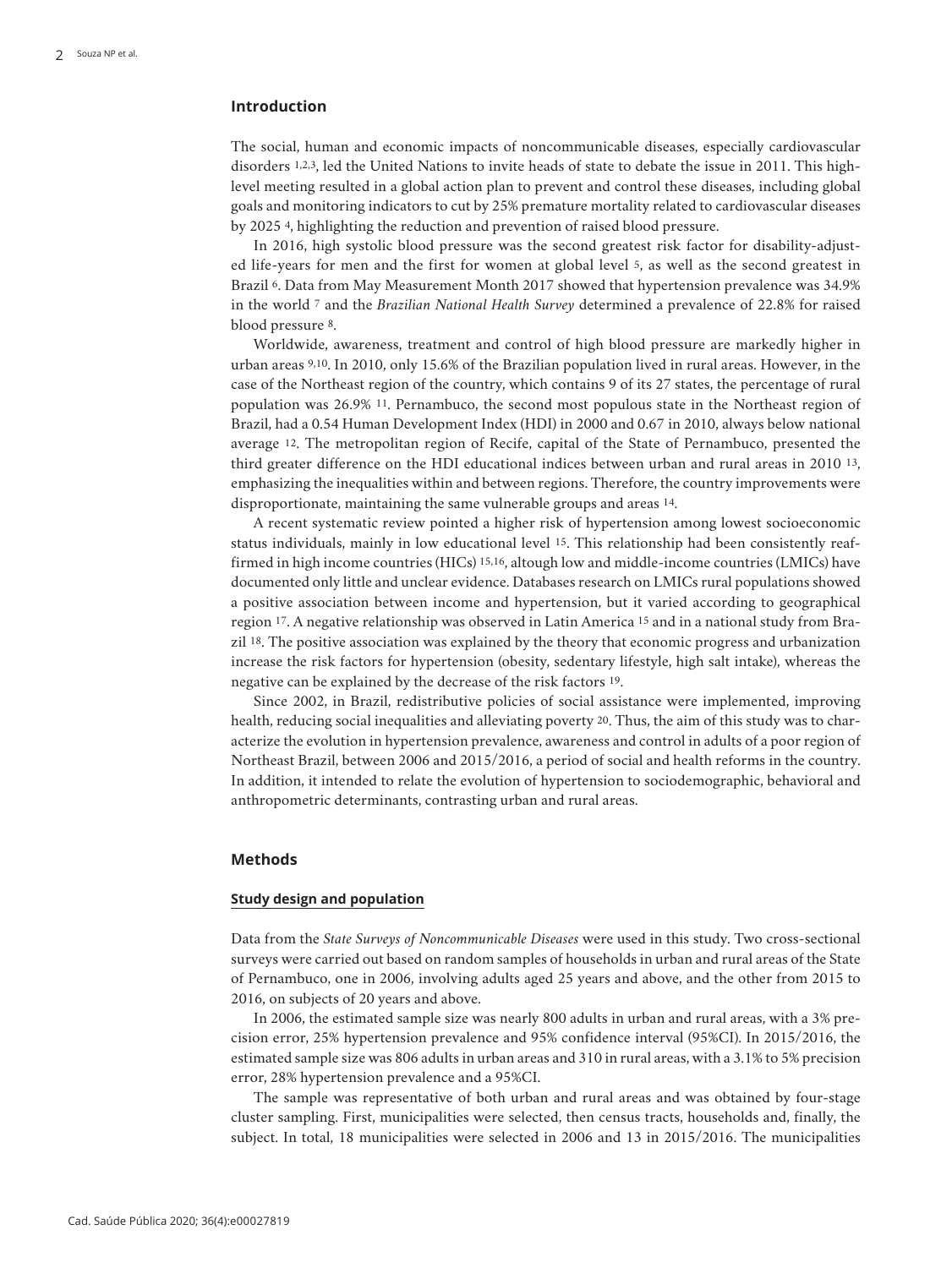were selected randomly in 2006 and conveniently maintained in the second survey (2015/2016). Five cities were reduced in 2015/2016 due to financial difficulties and randomly excluded.

The census tracts were carried out according to the distribution of the urban and rural population of each municipality, based on the 2000 and 2010 *Brazilian Demographic Censuses*. Twenty census tracts of the urban areas were randomly selected in both 2006 and 2015/2016. In the rural areas, 19 census tracts were selected in 2006 and 9 in 2015/2016. Within each selected census tract, eligible households were mapped and approximately 40, with equal probabilities, were elected. At least one adult from each household was randomly chosen to participate in the study. The starting point of data collection was the same adopted by the demographic census. The data were collected through interviews, performed by previously trained professionals and using a standardized questionnaire.

The surveys were conducted according to the prevailing ethical recommendations, and approved by the Human Research Ethics Committee of the Institute of Integral Medicine Professor Fernando Figueira, in 2006, under the n. 709/2006 and by the Research Ethics Committee of the Health Sciences Center of the Federal University of Pernambuco, in 2015/2016, under the n. 07803512.9.0000.5208. Moreover, each participant provided a signed informed consent.

## **Sociodemographic, measurements and lifestyle data collection**

Sociodemographic indicators were categorized as follows: age  $(20-39, 40-59) \ge 60$  years); sex; housing area (urban and rural); years of schooling ( $\lt$  8, 8-11 and  $\geq$  12 years); and working conditions (employed, unemployed, retired/pensioner).

Anthropometric measures were performed in duplicate by trained professionals, respecting techniques recommended by the World Health Organization (WHO). A digital scale accurate to 0.1kg and 150kg capacity and a portable stadiometer (Alturaexata Ltda., Belo Horizonte, Brazil) accurate to 0.1cm were used. Body mass index (BMI) was considered adequate when below 25kg/m2 for people under 60 years old, and 27kg/m<sup>2</sup> for those of 60 years old and older <sup>21</sup>. Waist circumference was measured according to recommended 22 and it was considered an indicative of cardiovascular risk values equal or higher than 94cm for men and 80cm for female subjects 21,23.

Over 2 drinks per day for male and 1 drink for female subjects was considered high alcohol consumption 21. Non-smoking category included people who reported having never smoked and ex-smokers.

Physical activity level was assessed using the *International Physical Activity Questionnaire* (IPAQ) (short form) and classified according to the WHO global recommendations on physical activity for health 24. Sufficiently active corresponds to at least 150 minutes of moderate-intensity aerobic physical activity, or at least 75 minutes of vigorous-intensity aerobic physical activity throughout the week, or an equivalent combination of moderate and vigorous-intensity activity of 450 to 750 MET (metabolic equivalents) 24.

## **Blood pressure**

Blood pressure measurement was performed in duplicate by healthcare professionals using a mercury column sphygmomanometer (model Glicomed-CE-0483, Accumed, Duque de Caxias, Brazil) and obeying the *VII Brazilian Arterial Hypertension Guideline* 21.

Subjects with systolic blood pressure (SBP) of at least 140mmHg and/or diastolic blood pressure (DBP) of at least 90mmHg, or those who reported antihypertensive medication use, were considered hypertensive. When they self-reported a previous diagnosis of hypertension made by a healthcare professional, hypertensive subjects were classified as aware. Control of hypertension among the hypertensive subjects was defined as SBP and DBP below 140mmHg and 90mmHg, respectively.

#### **Statistical analysis**

Statistical analyses were performed using IBM SPSS Statistics for Windows, version 19 (https://www. ibm.com/). Initially, a stratified analysis was performed per year of study and housing area to describe the sample and identify significant changes in social determinants and behavioral and anthropometric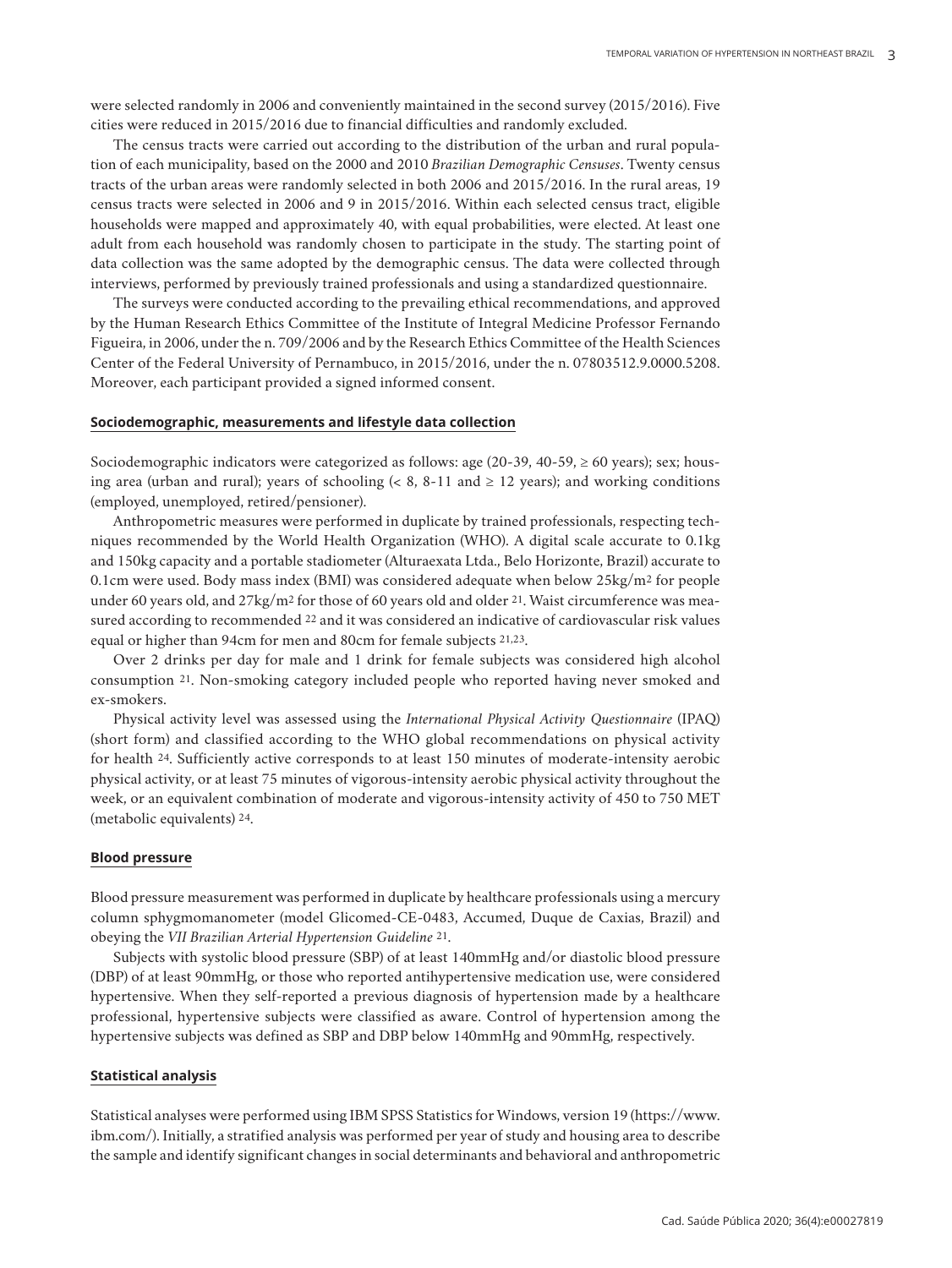risk factors over the 10 years between the surveys. In addition, the chi-square test was used to verify differences on hypertension prevalence between and within each search, in urban and rural areas of the State of Pernambuco. Next, variation in awareness and blood pressure control between 2006 and 2015/2016 were compared using chi-square, by housing area.

Finally, the relations between social, behavioral and anthropometric determinants and the prevalence of hypertension were tested using multivariate logistic regression analysis and backward stepwise selection method. This analysis was controlled for the research year and adjusted odds ratios (ORs) with 95%CI were calculated to assess the risk of independent variables. Considering that the determinants of this study have a relationship with hypertension that was already consolidated in the literature, all variables were included in the logistic regression. The criteria to remove variables in each step of the selection was  $p > 0.10$ .

## **Results**

In total, 1,644 subjects participated in the 2006 survey, and 1,201 in 2015/2016. In 2006, there were 142 subjects with insufficient data, due to the absence or inconsistency of anthropometric information, and 148 in 2015/2016. As a result, there were 1,502 and 1,053 subjects in the multivariate analyses. Among these, 1,530 were in urban (50.3% on 2006 survey and 49.7% on 2015/2016) and 1,025 in rural (71.5% on 2006 survey and 28.5% on 2015/2016) areas.

In 2006, 8.4% of the totality of samples was made up by 60 years old or older people, whereas in 2015/2016 it was made up by 13.5% of them, with a significant increase in both urban and rural areas in the same period. The urban population rose from around 52% to 73% (Table 1).

Although the percentage of participants that had less than eight years of schooling decreased from 72.6% in 2006 to 54.7% in 2015/2016 it corresponded to 70.6% in rural areas and 48.7% in urban areas in 2015/2016. On the other hand, the prevalence of overweight significantly increased (50.9% in 2006 to 64.7% in 2015/2016). Abdominal obesity increased by 19.3% in the rural areas and 11.9% in the urban areas (Table 1).

The prevalence of smokers and high alcohol consumers decreased in both urban and rural areas. The proportion of sufficiently active people increased between the 2006 and 2015/2016 in urban but not in rural populations (Table 1).

Hypertension prevalence did not significantly differ between 2006 (33.1%; 95%CI: 30.9-35.5) and 2015/2016 (33.5%; 95%CI: 30.8-36.3), although in 2006 it was significantly higher in rural areas (35.7%; 95%CI: 32.1-39.0) when compared to urban areas (30.7%; 95%CI: 27.6-34.2) (p = 0.034). In 2015/2016 there was no difference between them (rural = 32.4%; 95%CI: 27.2-37.3/urban = 33.9%; 95%CI: 30.7-37.1) (Figure 1).

The awareness of the condition of hypertension in rural areas rose from 44.8% (95%CI: 39.1-51.1) in 2006 to 67.3% (95%CI: 58.0-76.2) in 2015/2016, and blood pressure control from 5.3% (95%CI: 3.0-8.1) to 27.1% (95%CI: 18.0-35.5) during the same period. In 2015/2016, 68.8% (95%CI: 63.3-74.0) subjects with hypertension in urban areas were aware of their condition and 33.2% (95%CI: 27.8-38.1) had their blood pressure controlled. The difference in awareness and control between urban and rural areas was significant in 2006, but not in 2015/2016 (Figure 1).

In urban areas, hypertension prevalence increased among female and people with lowest levels of education between 2006 and 2015/2016. In rural areas, it decreased among the youngest, those who presented a normal waist circumference and those who were sufficiently active. Overall, there was an inverse association between hypertension prevalence and educational level, and a proportional association with age (Table 2).

After adjustment for the year of research and other sociodemographic and lifestyle determinants, middle-age category, male , lowest levels of education, overweight and abdominal obesity were all independently and positively associated with arterial hypertension in urban and rural areas. Being middle-aged increased 2.56 and 4.41 times the chance of being hypertensive in rural and urban areas, respectively. Furthermore, high alcohol intake in rural areas was another independent risk factor for hypertension (Table 3).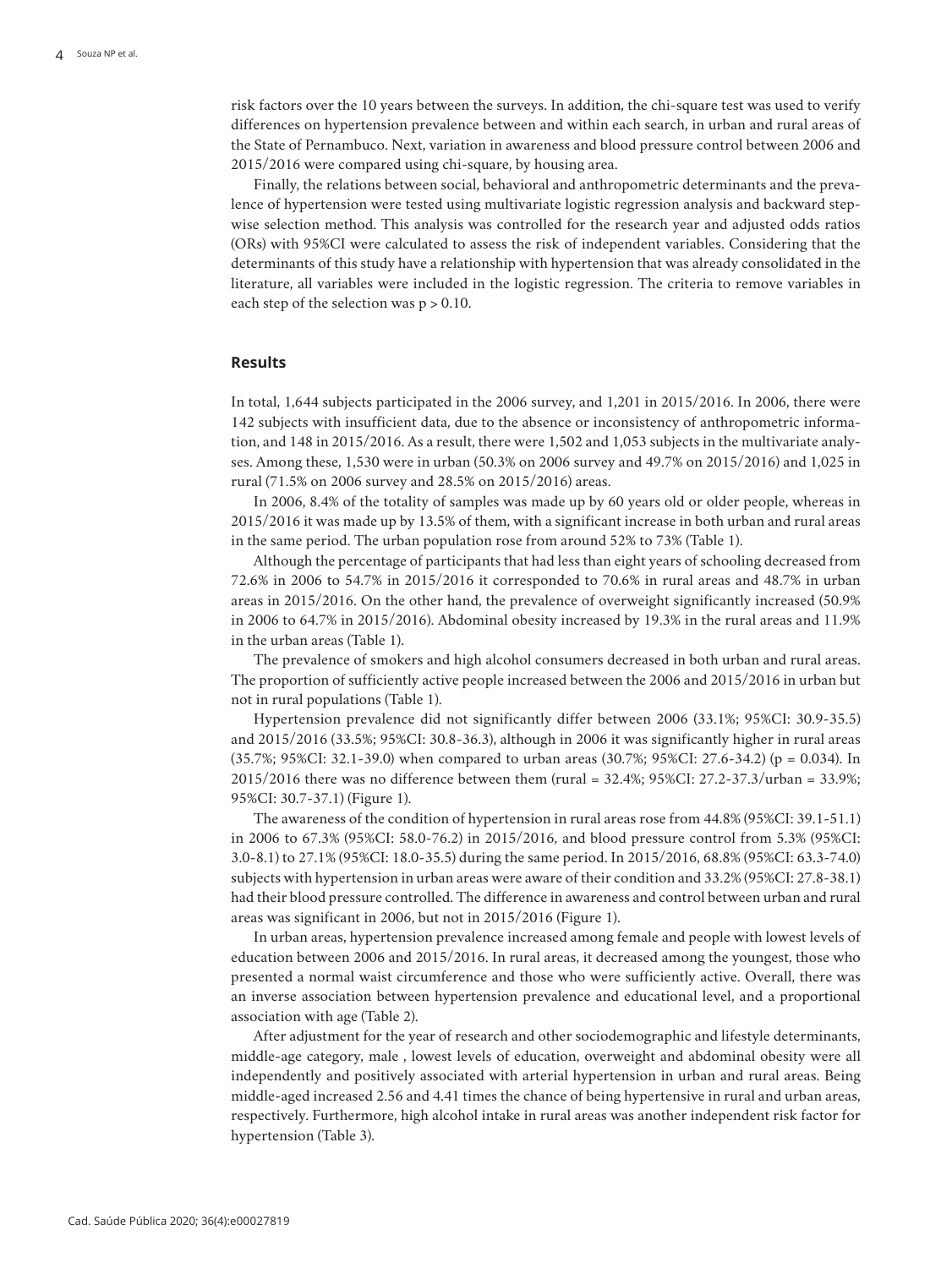## **Table 1**

Description of the sociodemographic, anthropometric measurements and lifestyle data of the adult population of the total sample and the rural and urban samples from 2006 to 2015/2016. *State Surveys of Noncommunicable Diseases*, Pernambuco State, Brazil.

| <b>Variables</b>                                                 | Total sample n (%) |                     |              | Rural n (%) |                     | Urban n (%) |            |                     |              |
|------------------------------------------------------------------|--------------------|---------------------|--------------|-------------|---------------------|-------------|------------|---------------------|--------------|
|                                                                  | 2006               | 2015/2016 p-value * |              | 2006        | 2015/2016 p-value * |             | 2006       | 2015/2016 p-value * |              |
| Sociodemographic conditions                                      |                    |                     |              |             |                     |             |            |                     |              |
| Age (years)                                                      |                    |                     | < 0.001      |             |                     | ${}< 0.001$ |            |                     | < 0.001      |
| $20$   - 40                                                      | 1,093 (66.5)       | 649 (54.0)          |              | 540 (68.5)  | 182 (55.2)          |             | 553 (64.6) | 467 (53.6)          |              |
| $40$   - 60                                                      | 413 (25.1)         | 390 (32.5)          |              | 197 (25.0)  | 107 (32.4)          |             | 216 (25.2) | 283 (32.5)          |              |
| $\geq 60$                                                        | 138 (8.4)          | 162 (13.5)          |              | 51(6.5)     | 41 (12.4)           |             | 87 (10.2)  | 121 (13.9)          |              |
| Sex                                                              |                    |                     | 0.004        |             |                     | 0.072       |            |                     | 0.155        |
| Male                                                             | 693 (42.2)         | 442 (36.8)          |              | 359 (45.6)  | 131 (39.7)          |             | 334 (39.0) | 311 (35.7)          |              |
| Female                                                           | 951 (57.8)         | 759 (63.2)          |              | 429 (54.4)  | 199 (60.3)          |             | 522 (61.0) | 560 (64.3)          |              |
| Housing area                                                     |                    |                     | < 0.001      |             |                     |             |            |                     |              |
| Rural                                                            | 788 (47.9)         | 330 (27.5)          |              |             |                     |             |            |                     |              |
| Urban                                                            | 856 (52.1)         | 871 (72.5)          |              |             |                     |             |            |                     |              |
| Education (years of schooling)                                   |                    |                     | < 0.001      |             |                     | < 0.001     |            |                     | < 0.001      |
| $\geq 12$                                                        | 293 (17.8)         | 357 (29.7)          |              | 57(7.2)     | 52 (15.8)           |             | 236 (27.6) | 305 (35.0)          |              |
| $8 -12$                                                          | 157 (9.6)          | 187 (15.6)          |              | 38 (4.8)    | 45 (13.6)           |             | 119 (13.9) | 142 (16.3)          |              |
| < 8                                                              | 1,194 (72.6)       | 657 (54.7)          |              | 693 (88.0)  | 233 (70.6)          |             | 501 (58.5) | 424 (48.7)          |              |
| Working condition                                                |                    |                     | < 0.001      |             |                     | 0.001       |            |                     | < 0.001      |
| Employed                                                         | 368 (22.4)         | 357 (29.7)          |              | 171 (21.7)  | 98 (29.7)           |             | 197 (23.0) | 259 (29.8)          |              |
| Unemployed                                                       | 763 (46.4)         | 635 (52.9)          |              | 404 (51.3)  | 173 (52.4)          |             | 359 (41.9) | 462 (53.0)          |              |
| Retired/Pensioner                                                | 513 (31.2)         | 209 (17.4)          |              | 213 (27.0)  | 59 (17.9)           |             | 300 (35.1) | 150 (17.2)          |              |
| <b>Anthropometric measures</b>                                   |                    |                     |              |             |                     |             |            |                     |              |
| Overweight/Obesity **                                            |                    |                     | ${}_{0.001}$ |             |                     | 0.001       |            |                     | ${}_{0.001}$ |
| <b>No</b>                                                        | 738 (49.1)         | 372 (35.3)          |              | 396 (54.0)  | 125 (42.8)          |             | 342 (44.5) | 247 (32.5)          |              |
| Yes                                                              | 764 (50.9)         | 681 (64.7)          |              | 337 (46.0)  | 167 (57.2)          |             | 427 (55.5) | 514 (67.5)          |              |
| Abdominal obesity                                                |                    |                     | < 0.001      |             |                     | < 0.001     |            |                     | ${}_{0.001}$ |
| No                                                               | 769 (47.0)         | 362 (30.4)          |              | 420 (53.6)  | 112 (34.3)          |             | 349 (40.9) | 250 (29.0)          |              |
| Yes ( $\geq$ 94cm $\circledcirc$ or $\geq$ 80cm $\circledcirc$ ) | 867 (53.0)         | 827 (69.6)          |              | 363 (46.4)  | 215 (65.7)          |             | 504 (59.1) | 612 (71.0)          |              |
| Lifestyle                                                        |                    |                     |              |             |                     |             |            |                     |              |
| High alcohol consumption ***                                     |                    |                     | < 0.001      |             |                     | 0.004       |            |                     | 0.002        |
| No                                                               | 1,155 (70.3)       | 915 (76.2)          |              | 579 (73.5)  | 269 (81.5)          |             | 576 (67.3) | 646 (74.2)          |              |
| Yes                                                              | 489 (29.7)         | 286 (23.8)          |              | 209 (26.5)  | 61(18.5)            |             | 280 (32.7) | 225 (25.8)          |              |
| Smoker                                                           |                    |                     | < 0.001      |             |                     | 0.039       |            |                     | ${}_{0.001}$ |
| No                                                               | 1,268 (77.1)       | 1,012 (84.3)        |              | 590 (74.9)  | 266 (80.6)          |             | 678 (79.2) | 746 (85.6)          |              |
| Yes                                                              | 376 (22.9)         | 189 (15.7)          |              | 198 (25.1)  | 64 (19.4)           |             | 178 (20.8) | 125 (14.4)          |              |
| Physical activity                                                |                    |                     | < 0.001      |             |                     | 0.225       |            |                     | < 0.001      |
| Sufficiently active                                              | 918 (55.8)         | 813 (67.7)          |              | 505 (64.1)  | 224 (67.9)          |             | 413 (48.2) | 589 (67.6)          |              |
| Insufficiently active                                            | 726 (44.2)         | 388 (32.3)          |              | 283 (35.9)  | 106 (32.1)          |             | 443 (51.8) | 282 (32.4)          |              |

\* Pearson's chi-square test;

\*\* BMI: body mass index ≥ 25kg/m2 for people under 60 years and ≥ 27kg/m2 for those of 60 years of age and older;

\*\*\* High alcohol consumption: > 2 drinks per day for male and > 1 drink per day for female subjects.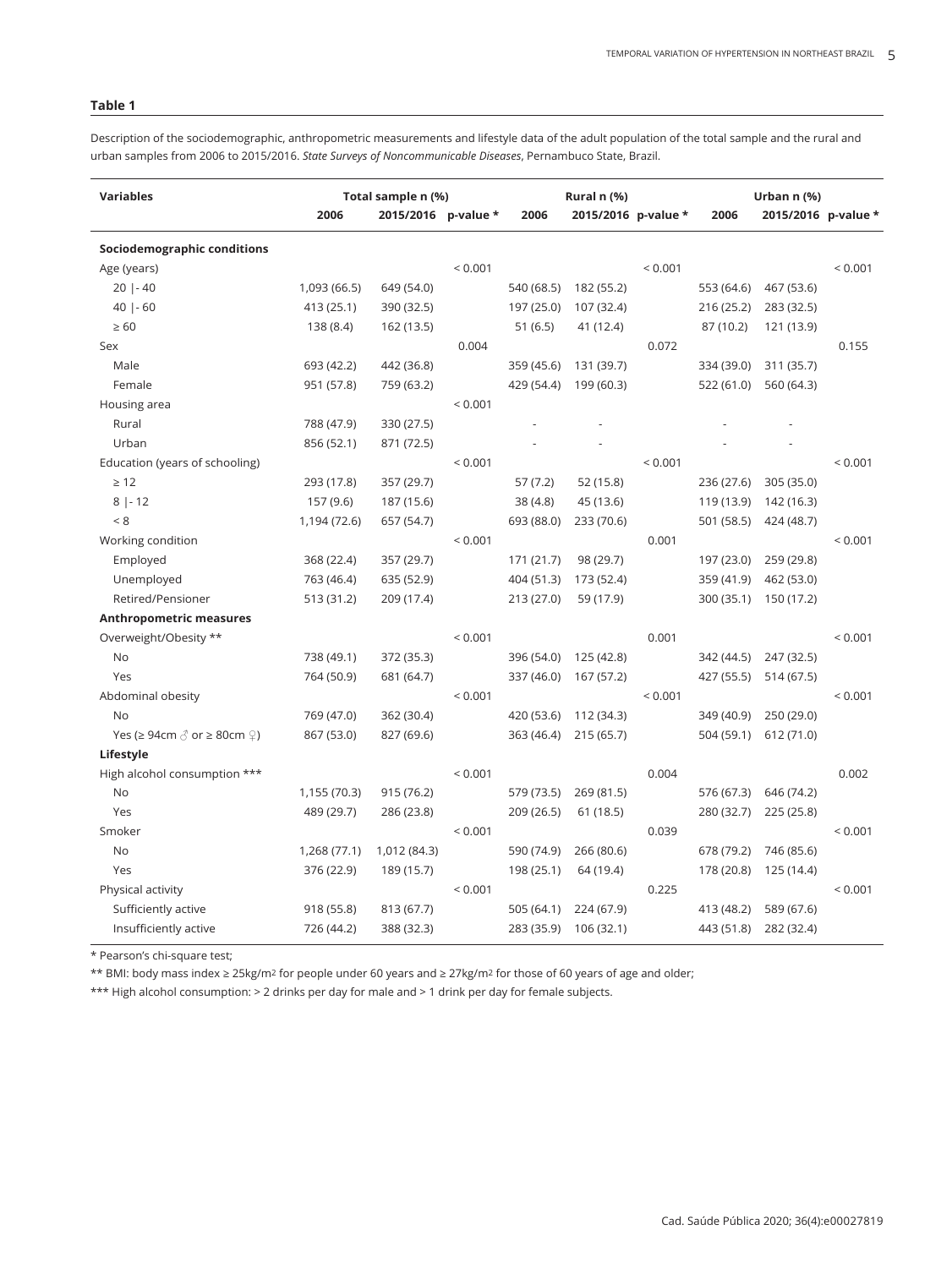#### **Figure 1**

Variation in the prevalence, awareness and control of hypertension in urban and rural areas of the Pernambuco State, Brazil, between 2006 and 2015/2016.



Note: awareness and control were mensured among hypertensives individuals (N = 960).

## **Discussion**

The prevalence of hypertension among adults of the state of Pernambuco steadily remained around 33% from 2006 to 2015/2016. Age, schooling, BMI, waist circumference and sex were independent determinants of hypertension in rural and urban areas, after adjustment for confounding factors. The youngest subjects, less educated and overweight, living in rural areas, and male subjects , middle and old-age and who had abdominal obesity, living in urban areas were twice as likely to be hypertensive, after adjustment for confounding factors.

Worldwide, 34.9% of the adults had hypertension in 2015/2016 7, similar to the findings of this study. The number is higher than the presented in other national studies that used blood pressure measurement only to define hypertension 8 and even greater in relation to studies that used selfreported information only 18,25. However, it is lower than presented in local studies using the same criterion as this one 26,27,28. This heterogeneity reflects varied survey methodologies and the differences in the population profiles, outlining the importance of studies that elucidate locations-specific risk factors and disease burden, mainly in developing regions, where strong social and economic disparities exist between and within countries 17,29.

Surprisingly, despite the population aging, recognized as an important determinant of increased blood pressure 30, between 2006 and 2015/2016 surveys, hypertension prevalence did not increase. Therefore, the findings of this study confront the trend of rising hypertension in LMICs, where prevalence increased 7.7% from 2000 to 2010, according to a systematic analysis of population-based studies 31. However, it confirms a recent pooled analysis of 200 countries that suggests that decreasing trends might have begun in some middle-income regions 30.

The information bias by self-reported answers and the study design, that did not allow the identification of new cases, may have underrated or offset an increasing on hypertension prevalence, essentially in the rural region, compromising the understanding of the real dimension of hypertension growth in the state. The insertion of younger subjects (20-24 years old) in the 2015/2016 survey may also have had the same effect. On the other hand, hypertension is an asymptomatic disease in its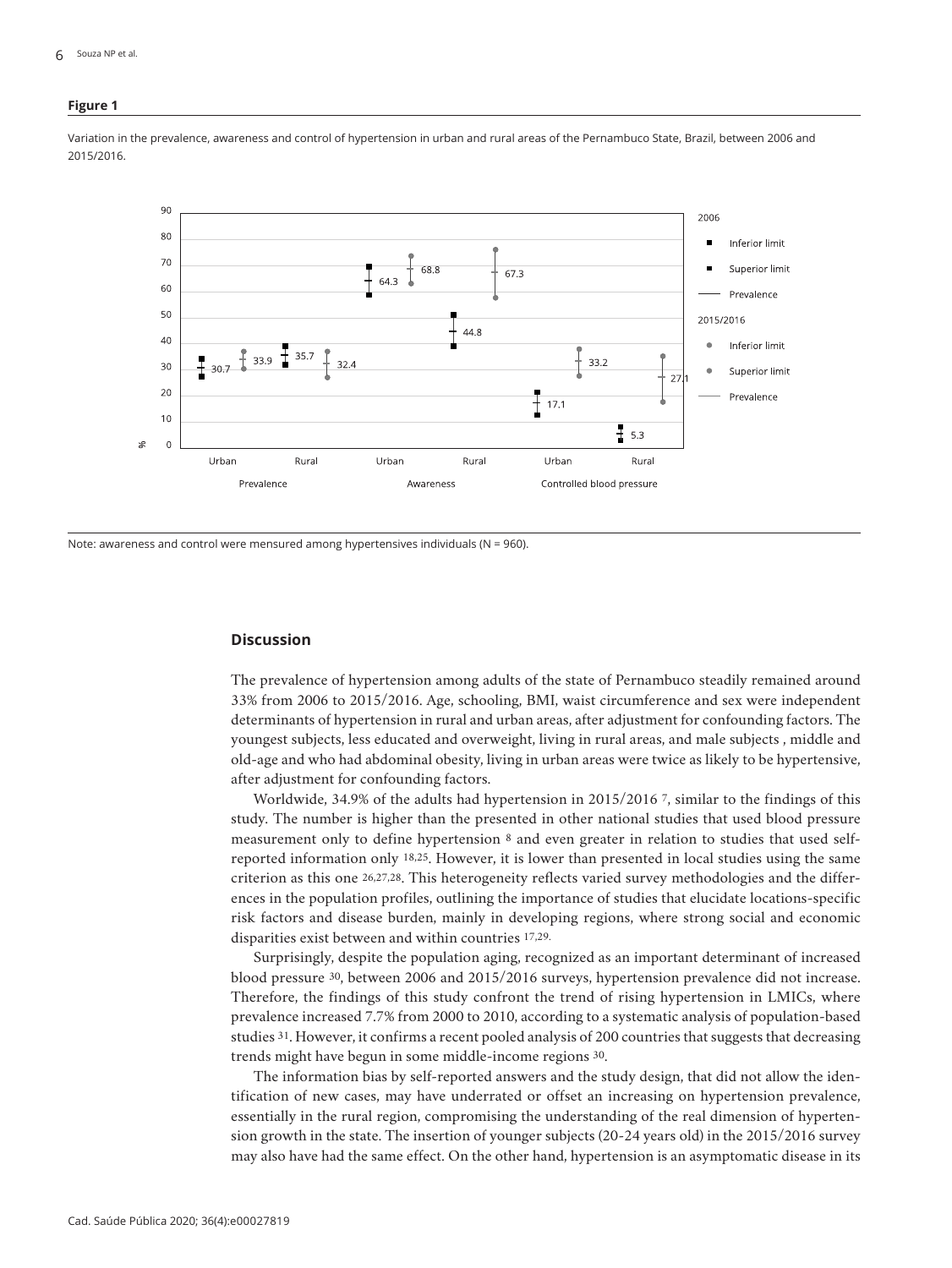## **Table 2**

Variation in the prevalence of arterial hypertension of the adult population of the total sample and the rural and urban samples from 2006 to 2015/2016 in relation to sociodemographic, anthropometric and lifestyle data. *State Surveys of Noncommunicable Diseases*, Pernambuco State, Brazil.

| <b>Variables</b>                                                         | Total sample n (%) |                     |             | Rural n (%) |           |           | Urban n (%) |                     |         |
|--------------------------------------------------------------------------|--------------------|---------------------|-------------|-------------|-----------|-----------|-------------|---------------------|---------|
|                                                                          | 2006               | 2015/2016 p-value * |             | 2006        | 2015/2016 | p-value * | 2006        | 2015/2016 p-value * |         |
| Sociodemographic                                                         |                    |                     |             |             |           |           |             |                     |         |
| conditions                                                               |                    |                     |             |             |           |           |             |                     |         |
| Age (years)                                                              |                    |                     |             |             |           |           |             |                     |         |
| $20$   - 40                                                              | 242 (22.1)         | 89 (13.7)           | < 0.001     | 148 (27.4)  | 28 (15.4) | 0.001     | 94 (17.0)   | 61 (13.1)           | 0.081   |
| $40$   - 60                                                              | 198 (47.9)         | 183 (46.9)          | 0.773       | 97 (49.2)   | 50 (46.7) | 0.676     | 101 (46.8)  | 133 (47.0)          | 0.958   |
| $\geq 60$                                                                | 104 (75.4)         | 130 (80.2)          | 0.309       | 36 (70.6)   | 29 (70.7) | 0.988     | 68 (78.2)   | 101 (83.5)          | 0.333   |
| p-value **                                                               | ${}< 0.001$        | < 0.001             |             | < 0.001     | < 0.001   |           | < 0.001     | < 0.001             |         |
| Gender                                                                   |                    |                     |             |             |           |           |             |                     |         |
| Male                                                                     | 279 (40.3)         | 148 (33.5)          | 0.022       | 148 (41.2)  | 45 (34.4) | 0.168     | 131 (39.2)  | 103 (33.1)          | 0.107   |
| Female                                                                   | 265 (27.9)         | 254 (33.5)          | 0.012       | 133 (31.0)  | 62 (31.2) | 0.979     | 132 (25.3)  | 192 (34.3)          | 0.001   |
| p-value **                                                               | < 0.001            | 0.995               |             | 0.003       | 0.544     |           | < 0.001     | 0.727               |         |
| Education (years of                                                      |                    |                     |             |             |           |           |             |                     |         |
| schooling)                                                               |                    |                     |             |             |           |           |             |                     |         |
| $\geq 12$                                                                | 62 (21.2)          | 67 (18.8)           | 0.447       | 11 (19.3)   | 8(15.4)   | 0.591     | 51 (21.6)   | 59 (19.3)           | 0.516   |
| $8  - 12$                                                                | 35(22.3)           | 38 (20.3)           | 0.656       | 9(23.7)     | 4(8.9)    | 0.065     | 26 (21.8)   | 34 (23.9)           | 0.689   |
| < 8                                                                      | 447 (37.4)         | 297 (45.2)          | 0.001       | 261 (37.7)  | 95 (40.8) | 0.399     | 186 (37.1)  | 202 (47.6)          | 0.001   |
| p-value **                                                               | < 0.001            | < 0.001             |             | 0.006       | < 0.001   |           | < 0.001     | < 0.001             |         |
| Working condition                                                        |                    |                     |             |             |           |           |             |                     |         |
| Employed                                                                 | 189 (51.4)         | 92 (25.8)           | < 0.001     | 76 (44.4)   | 31 (31.6) | 0.039     | 113 (57.4)  | 61(23.6)            | < 0.001 |
| Unemployed                                                               | 207 (27.1)         | 168 (26.5)          | 0.777       | 133 (32.9)  | 38 (22.0) | 0.008     | 74 (20.6)   | 130 (28.1)          | 0.013   |
| Retired/Pensioner                                                        | 148 (28.8)         | 142 (67.9)          | ${}< 0.001$ | 72 (33.8)   | 38 (64.4) | < 0.001   | 76 (25.3)   | 104 (69.3)          | < 0.001 |
| p-value **                                                               | < 0.001            | < 0.001             |             | 0.025       | < 0.001   |           | < 0.001     | < 0.001             |         |
| <b>Anthropometric measures</b>                                           |                    |                     |             |             |           |           |             |                     |         |
| Overweight/Obesity ***                                                   |                    |                     |             |             |           |           |             |                     |         |
| No                                                                       | 145 (19.6)         | 60 (16.1)           | 0.154       | 94 (23.7)   | 22 (17.6) | 0.150     | 51 (14.9)   | 38 (15.4)           | 0.875   |
| Yes                                                                      | 294 (38.5)         | 224 (32.9)          | 0.027       | 149 (44.2)  | 58 (34.7) | 0.042     | 145 (34.0)  | 166 (32.3)          | 0.589   |
| p-value **                                                               | < 0.001            | < 0.001             |             | < 0.001     | 0.001     |           | < 0.001     | < 0.001             |         |
| Abdominal obesity                                                        |                    |                     |             |             |           |           |             |                     |         |
| No                                                                       | 206 (26.8)         | 71 (19.6)           | 0.009       | 130 (31.0)  | 24 (21.4) | 0.048     | 76 (21.8)   | 47 (18.8)           | 0.374   |
| Yes ( $\geq 94$ cm $\textcircled{3}$ or $\geq 80$ cm $\textcircled{2}$ ) | 334 (38.5)         | 327 (39.5)          | 0.668       | 149 (41.0)  | 82 (38.1) | 0.490     | 185 (36.7)  | 245 (40.0)          | 0.256   |
| p-value **                                                               | < 0.001            | < 0.001             |             | 0.003       | 0.002     |           | < 0.001     | < 0.001             |         |
| Lifestyle                                                                |                    |                     |             |             |           |           |             |                     |         |
| High alcohol consumption                                                 |                    |                     |             |             |           |           |             |                     |         |
| No.                                                                      | 370 (32.0)         | 312 (34.1)          | 0.321       | 193 (33.3)  | 87 (32.3) | 0.775     | 177 (30.7)  | 225 (34.8)          | 0.128   |
| Yes                                                                      | 174 (35.6)         | 90 (31.5)           | 0.244       | 88 (42.1)   | 20 (32.8) | 0.191     | 86 (30.7)   | 70 (31.1)           | 0.924   |
| p-value **                                                               | 0.162              | 0.411               |             | 0.023       | 0.947     |           | 0.996       | 0.310               |         |
| Smoker                                                                   |                    |                     |             |             |           |           |             |                     |         |
| No                                                                       |                    |                     | 0.794       |             | 78 (29.3) | 0.080     |             | 248 (33.2)          | 0.247   |
|                                                                          | 415 (32.7)         | 326 (32.2)          |             | 209 (35.4)  |           |           | 206 (30.4)  |                     |         |
| Yes                                                                      | 129 (34.3)         | 76 (40.2)           | 0.169       | 72 (36.4)   | 29 (45.3) | 0.201     | 57 (32.0)   | 47 (37.6)           | 0.314   |
| p-value **                                                               | 0.567              | 0.032               |             | 0.811       | 0.014     |           | 0.673       | 0.341               |         |
| Physical activity                                                        |                    |                     |             |             |           |           |             |                     |         |
| Sufficiently active                                                      | 299 (32.6)         | 250 (30.8)          | 0.417       | 183 (36.2)  | 64 (28.6) | 0.044     | 116(28.1)   | 186 (31.6)          | 0.236   |
| Insufficiently active                                                    | 245 (33.7)         | 152 (39.2)          | 0.071       | 98 (34.6)   | 43 (40.6) | 0.278     | 147 (33.2)  | 109 (38.7)          | 0.133   |
| p-value **                                                               | 0.615              | 0.004               |             | 0.651       | 0.030     |           | 0.106       | 0.039               |         |

\* Chi-square test for difference between 2006 and 2016;

\*\* Chi-square test for difference in 2006 and in 2016;

\*\*\* BMI: body mass index ≥ 25kg/m2 for people less than 60 years and ≥ 27kg/m2 for those 60 years of age and older.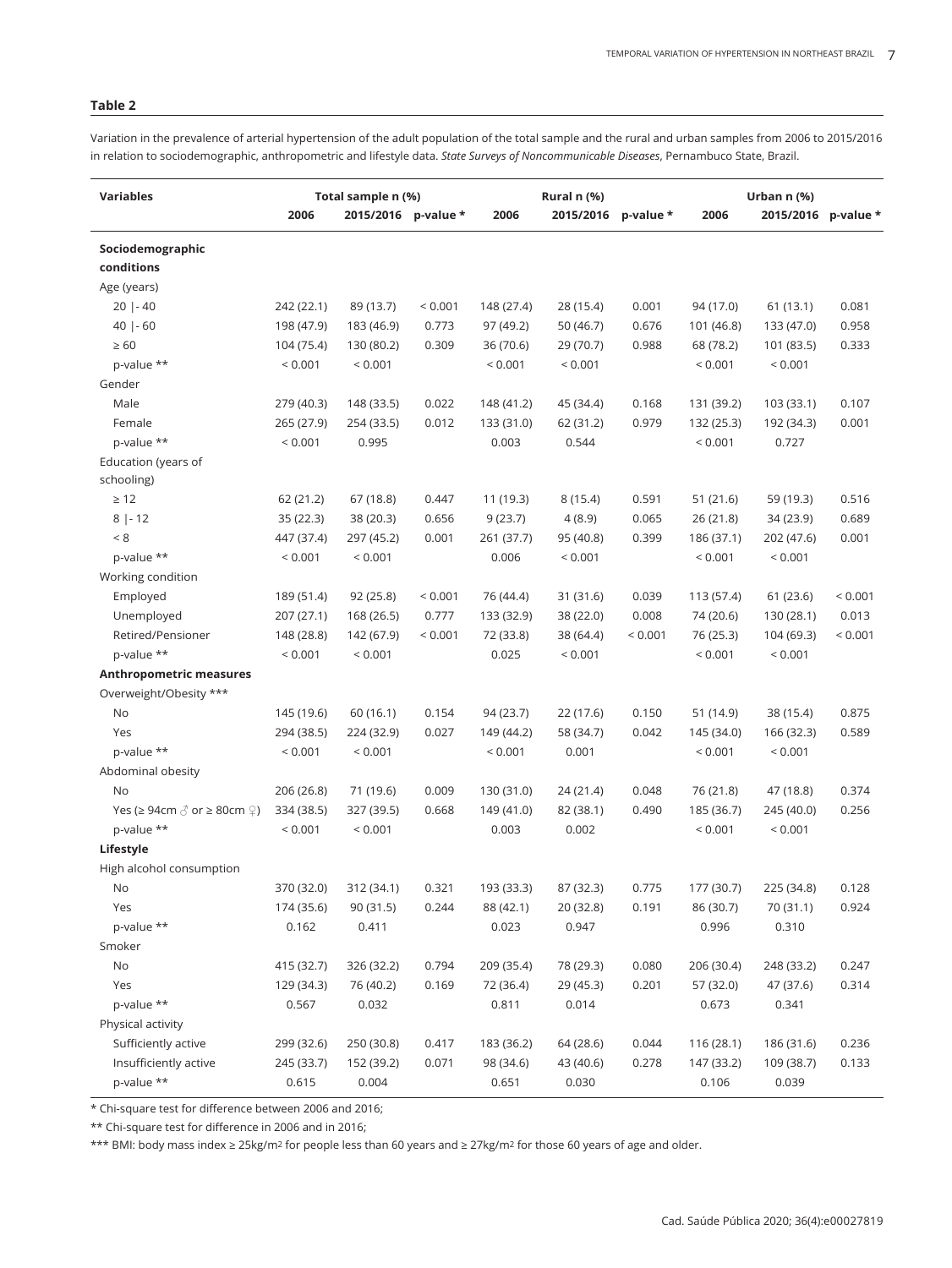## **Table 3**

Factors associated with hypertension of the adult population of rural and urban areas according to the year of study, sociodemographic, anthropometric and lifestyle data. *State Surveys of Noncommunicable Diseases*, Pernambuco State, Brazil.

| <b>Variables</b>                       | OR <sub>crude</sub> (95%CI) | p-value | ORadjusted (95%CI) * | p-value                  |
|----------------------------------------|-----------------------------|---------|----------------------|--------------------------|
| Rural ( $n = 1,025$ )                  |                             |         |                      |                          |
| Age (years)                            |                             | < 0.001 |                      | < 0.001                  |
| 20-40                                  | Ref.                        |         | Ref.                 |                          |
| $40$   - 60                            | 2.54 (1.87-3.46)            | < 0.001 | 2.56 (1.89-3.47)     | ${}< 0.001$              |
| $\geq 60$                              | 3.90 (0.88-17.38)           | 0.074   | 4.05 (0.91-18.08)    | 0.067                    |
| Male                                   | 1.79 (1.21-2.65)            | 0.003   | 1.79 (1.21-2.64)     | 0.004                    |
| Educational level (years of schooling) |                             | 0.001   |                      | 0.001                    |
| $\geq 12$                              | Ref.                        |         | Ref.                 |                          |
| $8 -12$                                | $0.86(0.37-1.99)$           | 0.730   | $0.87(0.38 - 2.01)$  | 0.749                    |
| < 8                                    | 2.19 (1.24-3.86)            | 0.007   | 2.21 (1.26-3.89)     | 0.006                    |
| Overweight/Obesity **                  | 2.25 (1.55-3.26)            | < 0.001 | 2.23 (1.54-3.22)     | ${}< 0.001$              |
| Abdominal obesity ***                  | 1.71 (1.08-2.70)            | 0.023   | 1.67 (1.06-2.63)     | 0.028                    |
| Smoker                                 | $1.07(0.76 - 1.51)$         | 0.712   |                      | $\overline{\phantom{a}}$ |
| High alcohol consumption #             | 1.42 (1.01-2.00)            | 0.044   | 1.43 (1.02-2.01)     | 0.038                    |
| Insufficiently active ##               | $0.85(0.63-1.16)$           | 0.305   |                      |                          |
| Urban ( $n = 1,530$ )                  |                             |         |                      |                          |
| Age (years)                            |                             | < 0.001 |                      | ${}_{0.001}$             |
| $20$   - 40                            | Ref.                        |         | Ref.                 |                          |
| $40$   - 60                            | 4.45 (3.42-5.78)            | < 0.001 | 4.41 (3.40-5.73)     | < 0.001                  |
| $\geq 60$                              | 14.34 (4.31-47.66)          | < 0.001 | 14.44 (4.38-47.65)   | < 0.001                  |
| Male                                   | 1.98 (1.47-2.66)            | < 0.001 | 2.03 (1.52-2.71)     | < 0.001                  |
| Educational level (years of schooling) |                             | 0.009   |                      | 0.012                    |
| $\geq 12$                              | Ref.                        |         | Ref.                 |                          |
| $8 -12$                                | 1.22 (0.82-1.81)            | 0.339   | $1.21(0.81-1.81)$    | 0.347                    |
| < 8                                    | $1.59(1.18-2.15)$           | 0.002   | $1.56(1.16-2.10)$    | 0.003                    |
| Overweight/Obesity **                  | 1.84 (1.30-2.62)            | 0.001   | 1.86 (1.31-2.64)     | 0.001                    |
| Abdominal obesity ***                  | 2.04 (1.39-3.00)            | < 0.001 | 2.04 (1.39-3.00)     | < 0.001                  |
| Smoker                                 | $0.91(0.65-1.27)$           | 0.575   |                      |                          |
| High alcohol consumption #             | $1.15(0.86 - 1.53)$         | 0.343   |                      |                          |
| Insufficiently active ##               | 1.04 (0.80-1.35)            | 0.69    |                      |                          |

95%CI: 95% confidence interval; OR: odds ratio; Ref.: reference.

Note: compared with 2006.

\* Adjusted for year of study;

\*\* Compared with body mass index < 25kg/m2 for people less than 60 years and < 27kg/m2 for those 60 years of age and older;

\*\*\* Compared with waist circumference < 94cm ♂ or < 80cm ♀;

# Compared with moderate alcohol consumption: mean ingestion up to 2 drinks per day for men and up to 1 drink per day for women;

## Compared with sufficiently active: at least 150 minutes of moderate-intensity aerobic physical activity or at least 75 minutes of vigorous-intensity aerobic physical activity distributed throughout the week or an equivalent combination of moderate- and vigorous-intensity activity.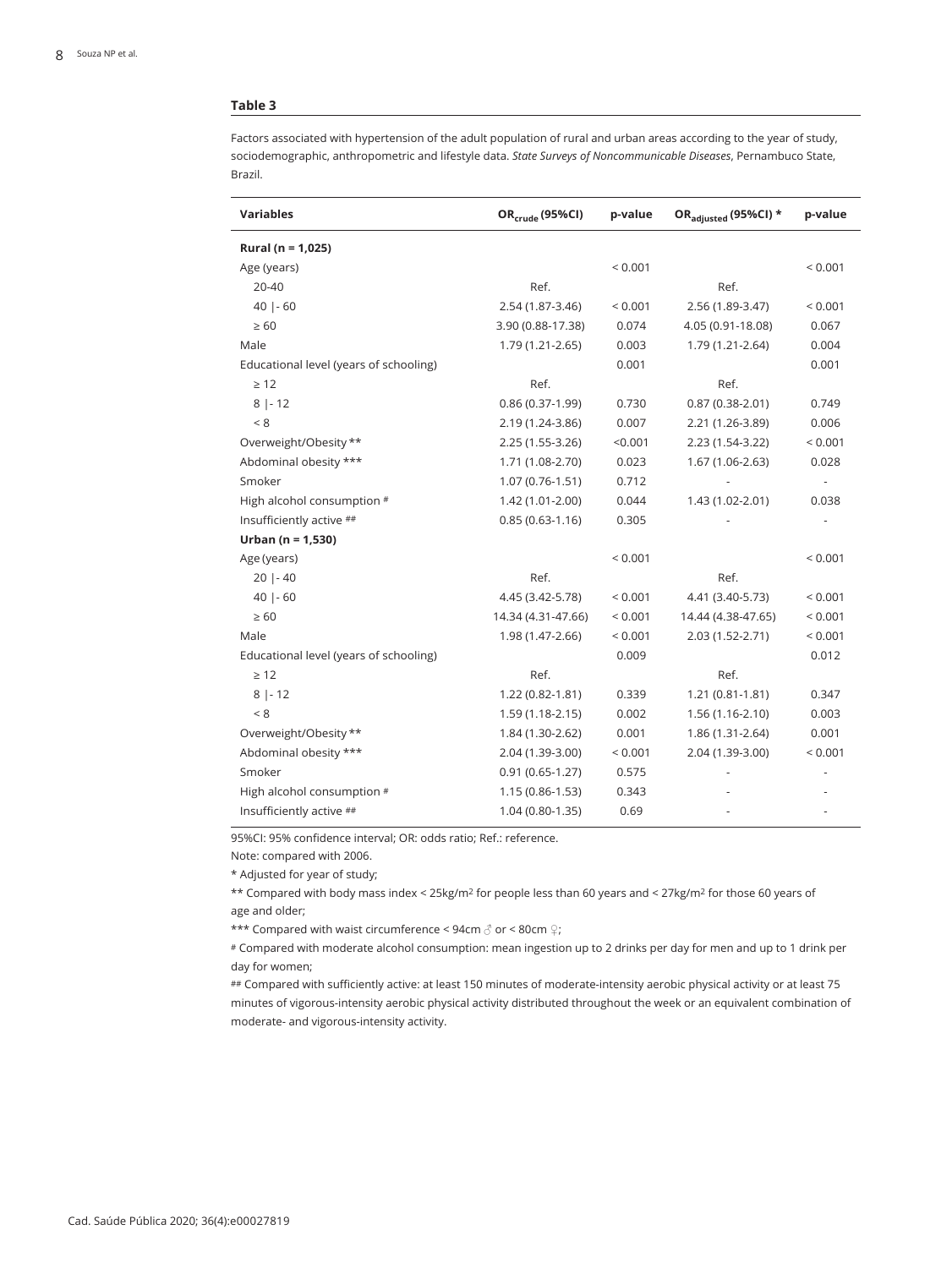early stages, which affects individuals of age groups increasingly earlier, especially when associated with lack of information from the population 32.

A literature review of published studies from 2003 to 2015, within which more than half were carried out in Brazil, identified that arterial hypertension is more prevalent among adults and elderly, African-native, obese, female subjects, with lower educational level, high sodium ingestion, sedentary lifestyle, stress, high alcohol consumption and smoking habits 33. The present study shows that female from rural areas were around 44% less likely to have hypertension than male subjects, and 50% less likely in urban areas; however, hypertension prevalence increased significantly among female subjects in urban area, following a trend of inversion of risk related to sex. This trend was also found in a systematic analysis of population-based studies: prevalence in Brazil was 36% in male and 33.8% in female in 2000, and 28.1% and 38.5% in 2010, respectively 31. Regarding our study, it is worth noting that overweight increased significantly among female subjects in urban area ( $p < 0.001$ ), but not in rural area (p = 0.123) between 2006 and 2015/2016, and that an increase about  $10.3\text{kg/m}^2$  in BMI can double the risk of hypertension 34.

The relationship between socioeconomic status and hypertension has been well established 15 as either a cardiovascular risk factor or a means to predict lifestyle 35,36. The socioeconomic statushypertension gradient appears to differ by development region with a positive gradient often seen in LMICs 17,29 and a negative in HICs 15. The results of this study are contrary to those identified in LMICs, but this inverse association may indicate that the country reached an advanced development stage 19, as it has been observed in China with exception of some rural areas 17. The data of a population-based study developed in Brazil showed that individuals with less than four years of schooling were almost twice as likely to present hypertension 37, and, in this study, the magnitude of low education level was higher in rural areas.

The educational level is reported as the best marker 35 and it can modify the effect of other socioeconomic determinants 29 once well educated people are more likely to be employed, have a better work and economic conditions, social and psychological resources, and to adhere a healthier lifestyle 38. A low level of schooling is associated with the perception of stress and with high BMI and waist circumference, what contribute to the increase of blood pressure 16.

Another important finding is that, awareness and control of hypertension improved substantially in rural areas so that they were like those of urban areas by 2015/2016. Thus, the urban-rural differences regarding the management of hypertension seem to have reduced in this period, and the temporal evolution was especially favorable in rural areas. In our study, hypertension awareness (68.4%) and control (31.6%) in 2015/2016 were similar to those reported in HICs (67% and 28.4%) by a pooled analysis of population-based studies 31, although below the rates found in other specific studies performed in high income countries, such as Canada and United States, and in Central Asia, and in a better educated segment of the Brazilian population 39,40,41. In contrast to our findings, the proportion of individuals with controlled blood pressure in LMICs decreased from 8.4% in 2000 to 7.7% in 2010 31 worldwide, and the awareness and control of hypertension were significantly worse in rural areas of these regions 9.

Among other factors, the progress in the management of hypertension in the state of Pernambuco during the decade of this study is probably due to improvements in health and living conditions, as well as poverty reduction, priority since 2002 <sup>20</sup>. The expansion on population coverage by Family Health Strategy (FHS), the primary care organization of the Brazilian health system, and the implementation of the Family Health Support Center integrating professional categories other than doctor, nurse and community health agents, was beneficial to mortality rates and strengthened the primary care 20,42 by expanding screening, diagnosis and monitoring networks. Moreover, since 2006, Brazil has had a more effective promotion of health policies, focusing on risk factors to encourage healthier eating habits, physical exercise, reduced alcohol consumption and smoking habits control 43.

FHS coverage increased greatly from 2000 to 2016 in Northeast Brazil 20, as well as the primary health care workforce from 2008 to 2013 44. However, the hypertension care network in the state of Pernambuco is still unsatisfactory, and the access to appropriate medication is low to average 45,46, justifying the modest rate of successful control of hypertension in 2015/2016 (33.2%, urban; 27.2%, rural areas).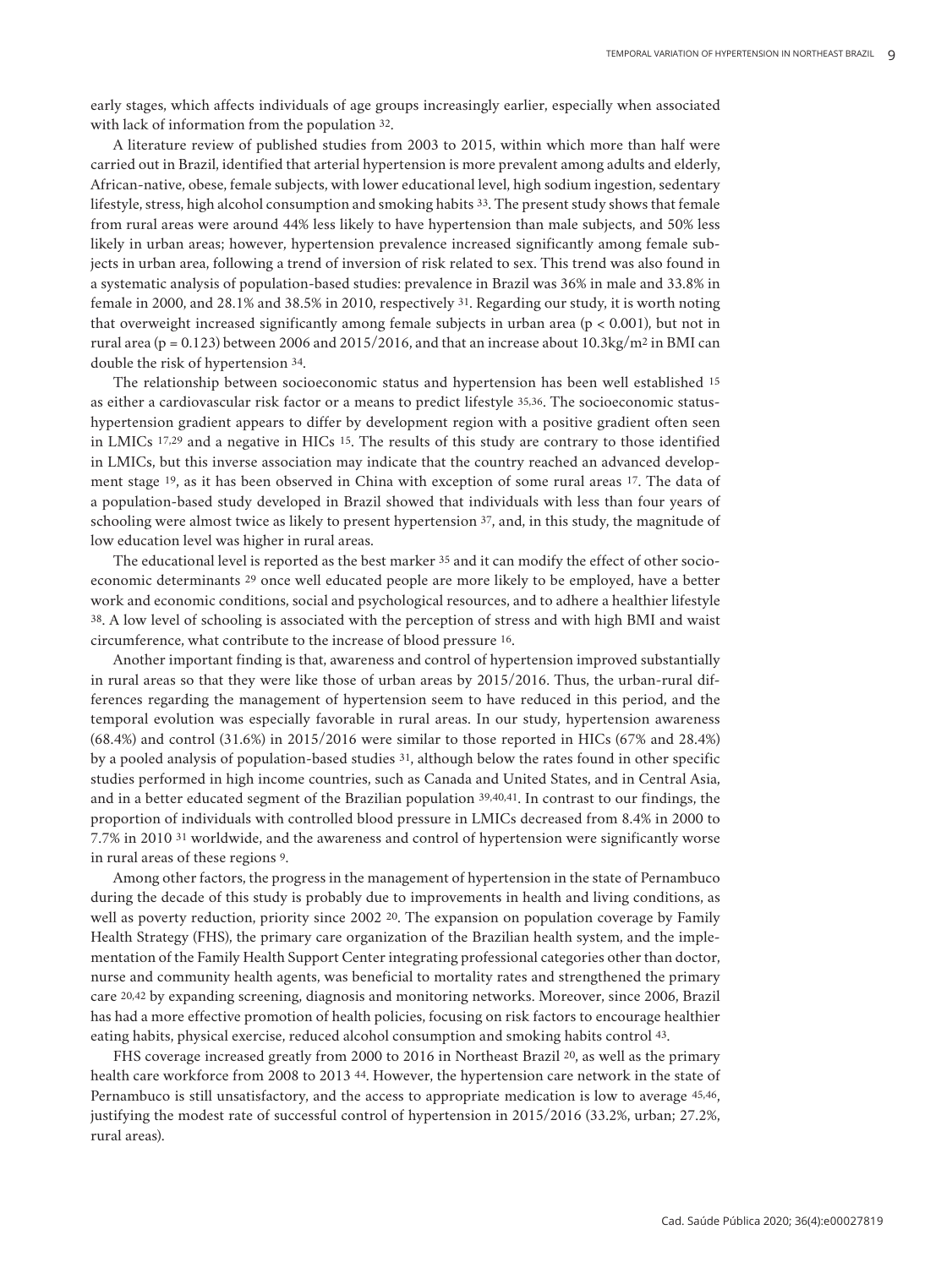In this study, the results on hypertension awareness and control may also have been influenced by the differences in the constitution of the samples in 2006 and 2015/2016, and by information biases, as the answers provided. The cross-sectional design, which precludes assessing causal relationships, together with the lack of variables related to health services access, comorbidities and other environmental and behavioral factors that may explain the prevalence of arterial hypertension, are also limitations to this study. Furthermore, the lower numbers of individuals evaluated in 2015/2016 due to financial difficulties, especially in the rural areas, may have compromised the internal validity of the results; yet, the numbers remain substantial to derive to conclusions.

Despite these limitations, the *State Surveys of Noncommunicable Diseases* are the only populationbased epidemiological research on this subject in urban and rural areas of the State of Pernambuco, marked by strong social inequalities. The samples were representative its population, and data collection was carefully planned and executed. In addition, the data of this research show a real and innovative approach to this problem in a poor region and in a context of social development, followed by political and economic reforms. These aspects need to be considered when interpreting these data and they indicate the need for more in-depth knowledge of this complex issue.

This study can be considered an important starting point for monitoring the indicators of hypertension and comparing with a future research, given the current context of economic and political crisis. Since 2014, this crisis, in addition to austerity measures, has been threatening improvements in the health of the population 20,47. The *Constitutional Amendment n. 95* (EC 95/PEC 55/PEC 241), approved in December 2016, froze the federal budget over the next 20 years, including educational and health sectors 20,47,48. Furthermore, many social assistance and inequalities reduction programs, together with preventive health, are facing spending cuts 46. Under these circumstances, it is to be feared that the disadvantages in access to services and health outcomes will increase in poor regions, such as the North and Northeast Brazil, and in lower education level groups 20.

In summary, the present data highlight a favorable temporal evolution in hypertension management and the stability in hypertension prevalence in recent years, mainly in rural areas, which are known all over the world to be most deprived. However, this evolution will need to be monitored in the years to come, as concern may be raised about the direction of health and epidemiological repercussions.

### **Contributors**

N. P. Souza was responsible for the study conception, data preparation, statistical analysis, interpretation of data and writing of the manuscript. E. A. P. Cesse was responsible for study design, interpretation of data and review of the paper. W. V. Souza and M. Le Goff contributed with statistical analysis and interpretation of data. A. Fontbonne and M. N. S. C. Barreto contributed with data interpretation and the critical review of the manuscript. M. Batista Filho, C. Féart and P. I. C. Lira were responsible for study design, interpretation of data and review of the paper. All authors approved the final version of the text to be published.

## **Additional informations**

ORCID: Nathália Paula de Souza (0000-0001-6826- 8239); Eduarda Ângela Pessoa Cesse (0000-0001- 5745-3981); Wayner Vieira de Souza (0000-0002- 0939-9332); Annick Fontbonne (0000-0002-1302- 8200); Maria Nelly Sobreira de Carvalho Barreto (0000-0002-3667-7676); Mélanie Le Goff (0000- 0003-2848-6287); Malaquias Batista Filho (0000- 0002-1490-0590); Catherine Féart (0000-0002- 7959-1610); Pedro Israel Cabral de Lira (0000- 0002-1534-1620).

## **Acknowledgments**

The authors are greatly indebted to the many people in the Sate of Pernambuco who agreed to contribute their time to the data collection.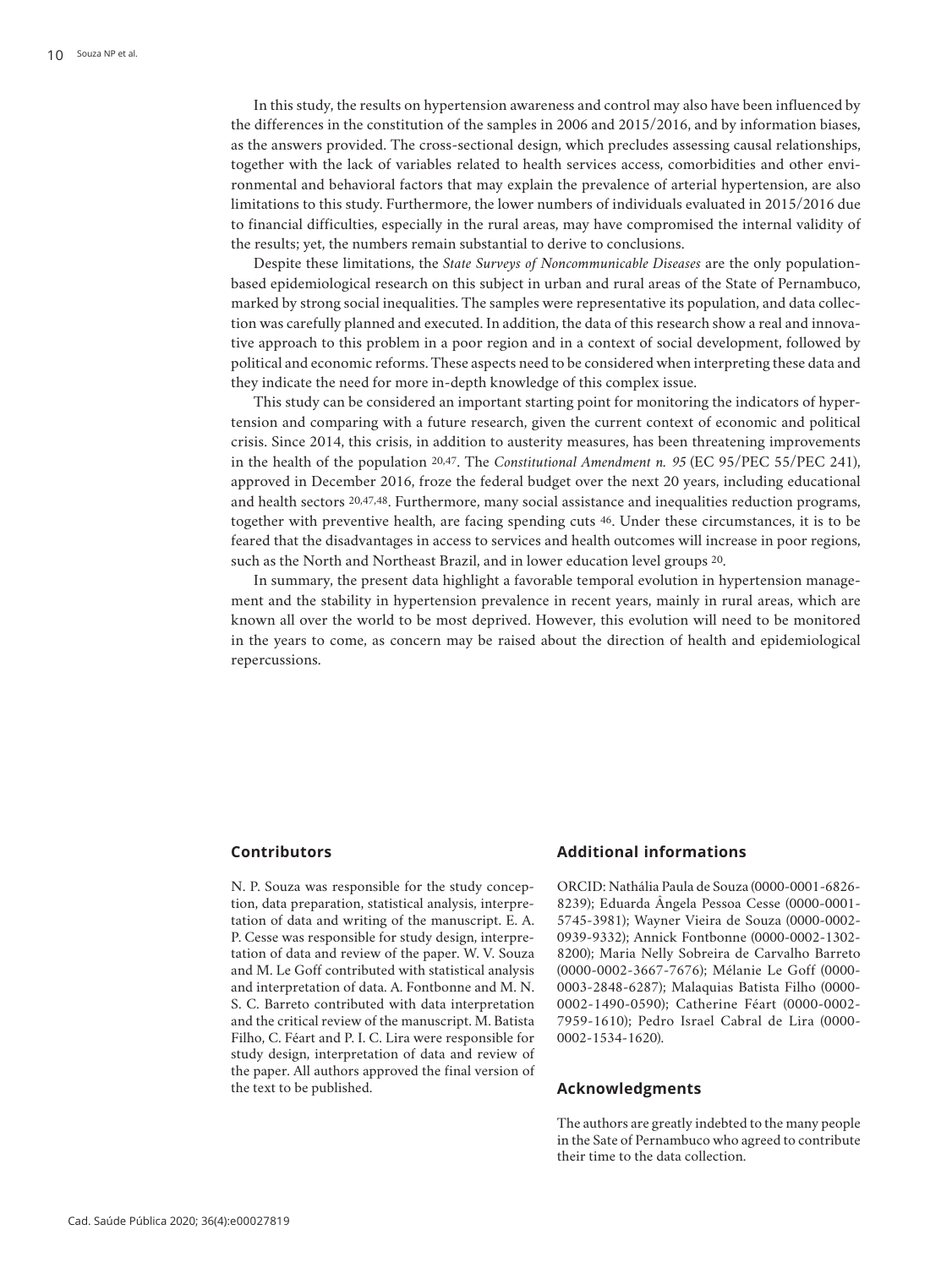## **References**

- 1. Bloom DE, Cafiero ET, Jané-Llopis E, Abraha ms-Gessel S, Bloom LR, Fathima S, et al. The global economic burden of non-communica ble diseases. Geneva: World Economic Forum; 2011.
- 2. Marinho MGS, Cesse EAP, Bezerra AFB, Sou sa IMC, Fontbonne A, Carvalho EF. Analysis of health care costs of patients with diabetes mellitus and hypertension in a public health reference unit in Recife - Brazil. Arq Bras En docrinol Metab 2011; 50:406-41.
- 3. Ribeiro ALP, Duncan BB, Brant LCC, Lotufo PA, Millo JG, Barreto SM. Cardiovascular health in Brazil: trends and perspectives. Cir culation 2016; 133:422-33.
- 4. World Health Organization. Global action plan for the prevention and control of non communicable diseases: 2013-2020. Geneva: World Health Organization; 2013.
- 5. Gakidou E, Afshin A, Abajobir AA, Abate KH, Abbafati C, Abbas KM, et al. Global, regional, and national comparative risk assessment of 84 behavioural, environmental and occupa tional, and metabolic risks or clusters of risks, 1990-2016: a systematic analysis for the Glob al Burden of Disease Study 2016. Lancet 2017; 390:1345-422.
- 6. Malta DC, Felisbino-Mendes MS, Machado IE, Passos VMA, Abreu DMX, Ishitani LH, et al. Risk factors related to the global burden of disease in Brazil and its Federated Units, 2015. Rev Bras Epidemiol 2017; 20 Suppl 1:217-32.
- 7. Beaney T, Schutte AE, Tomaszewski M, Ariti C, Burrell LM, Castillo RR, et al. May mea surement month 2017: an analysis of blood pressure screening results worldwide. Lancet 2018; 6:736-43.
- 8. Malta DC, Santos NB, Perillo RD, Szwarcwald CL. Prevalence of high blood pressure mea sured in the Brazilian population, National Health Survey, 2013. Med J 2016; 134:163-70.
- 9. Chow CK, Teo KK, Rangarajan S, Islam S, Gupta R, Avezum A, et al. Prevalence, aware ness, treatment, and control of hypertension in rural and urban communities in high-, mid dle-, and low-income countries. JAMA 2013; 310:959-68.
- 10. Hien HA, Tam NM, Tam V, Derese A, Dev roey D. Prevalence, awareness, treatment, and control of hypertension and its risk factors in (Central) Vietnam. Int J Hypertens 2018; 2018:6326984.
- 11. Instituto Brasileiro de Geografia e Estatística. Atlas do Censo Demografico 2010. Rio de Ja neiro: Instituto Brasileiro de Geografia e Esta tística; 2013.
- 12. Programa das Nações Unidas para o Desenvol vimento; Fundação João Pinheiro; Instituto de Pesquisa Econômica Aplicada. Atlas do Desen volvimento Humano no Brasil. http://www. atlasbrasil.org.br/2013/pt/consulta/ (accessed on 05/Aug/2019).
- 13. Programa das Nações Unidas para o Desen volvimento; Fundação João Pinheiro; Institu to de Pesquisa Econômica Aplicada. Atlas de Desenvolvimento Humano: além das médias. Brasília: Programa das Nações Unidas para o Desenvolvimento/Fundação João Pinheiro/ Instituto de Pesquisa Econômica Aplicada; 2017.
- 14. Souza NP, Lira PIC, Fontbonne A, Pinto FCL, Cesse EAP. (Mal)nutrition and the new epide miological trend in a context of development and inequalities. Ciênc Saúde Colet 2017; 22:2257-66.
- 15. Leng G, Jin Y, Li G, Chen L, Jin N. Socioeco nomic status and hypertension: a meta-analy sis. J Hypertens 2015; 33:221-9.
- 16. Chaix B, Bean K, Leal C, Thomas F, Havard S, Evans D, et al. Individual/neighborhood social factors and blood pressure in the RECORD Cohort study which risk factors explain the as sociations? Hypertension 2010; 55:769-75.
- 17. Busingye D, Arabshahi S, Subasinghe AK, Ev ans RG, Riddell MA, Thrift AG. Do the socio economic and hypertension gradients in rural populations of low and middle-income coun tries differ by geographical region? A system atic review and meta-analysis. Int J Epidemiol 2014; 43:1563-77.
- 18. Lobo LAC, Canuto R, Dias-da-Costa JS, Pat tussi MP. Tendência temporal da prevalência de hipertensão arterial sistêmica no Brasil. Cad Saúde Pública 2017; 33:e00035316.
- 19. Reddy KS, Naik N, Prabhakaran D. Hyperten sion in the developing world: a consequence of progress. Curr Cardiol Rep 2006; 8:399-404.
- 20. Massuda A, Hone T, Leles FAG, Castro MC, Atun R. The Brazilian health system at cross roads: progress, crisis and resilience. BMJ Glob Health 2018; 3:e000829.
- 21. Brazilian Society of Cardiology. 7th Brazil ian Arterial Hypertension Guideline. Arq Bras Cardiol 2016; 107(3 Suppl 3):1-83.
- 22. National Institutes of Health. The pratical guide identification, evaluation, and treatment of overweight and obesity in adults. Bethesda: National Institutes of Health; 2000.
- 23. World Health Organization. Consultation (TRS 894). Obesity preventing and managing the global epidemic. Geneva: World Health Organization; 2000.
- 24. Haskell WL, Lee I-M, Pate RR, Powell KE, Blair SN, Franklin BA, et al. Physical activity and public health: updated recommendation for adults from the American College of Sports Medicine and the American Heart Association. Circulation 2007; 116:1081-93.
- 25. Moreira JPL, Moraes JR, Luiz RR. Prevalence of self-reported systemic arterial hypertension in urban and rural environments in Brazil: a population-based study. Cad Saúde Pública 2013; 29:62-72.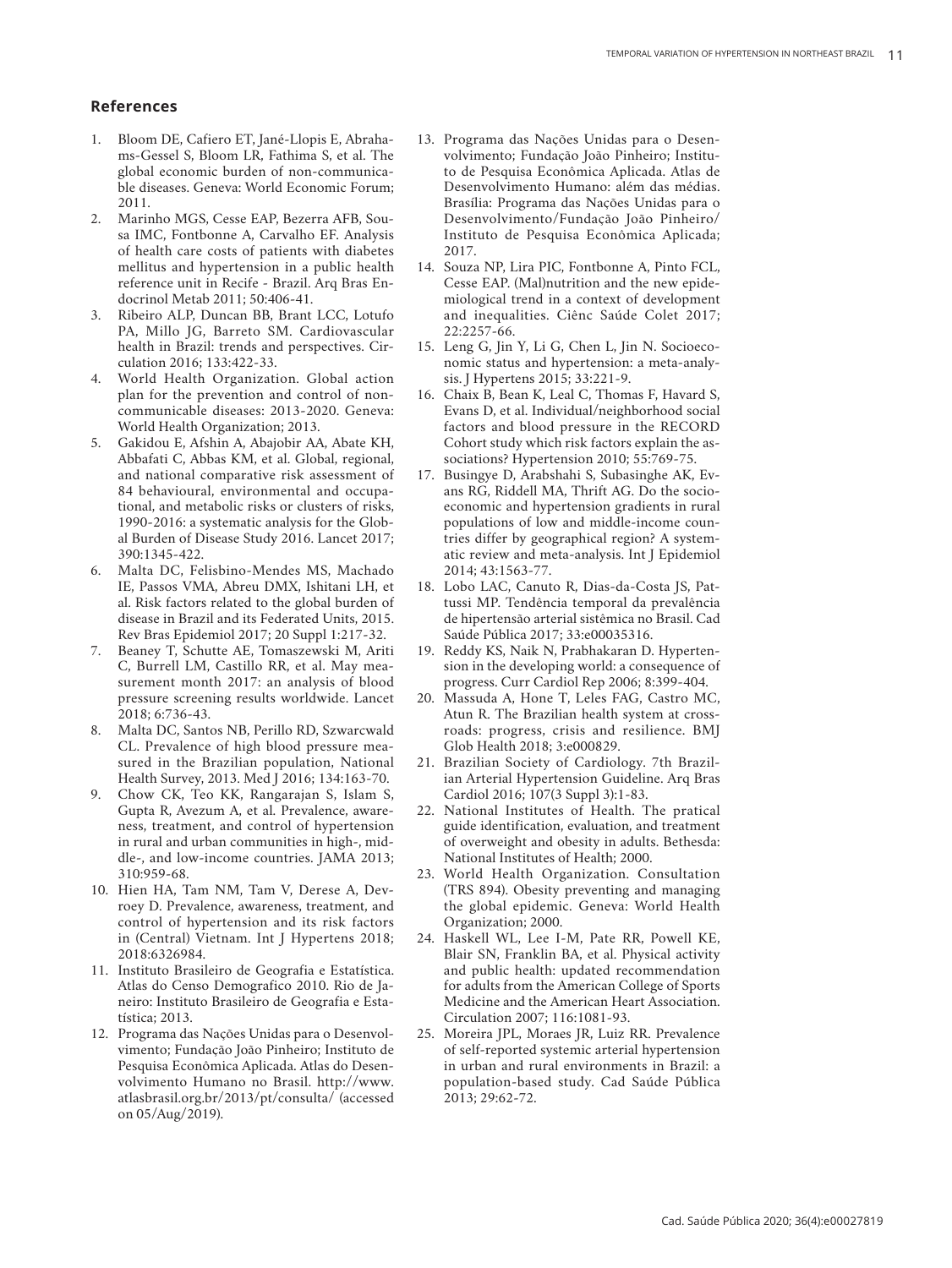- 26. Lyra R, Silva RS, Montenegro Junior RM, Matos MVC, Cézar NJB, Fernandes VO, et al. High prevalence of arterial hypertension in a Brazilian Northeast population of low educa tion and income level, and its association with obesity and metabolic syndrome. Rev Assoc Méd Bras 2012; 58:209-14.
- 27. Bezerra VM, Andrade ACS, César CC, Caiaffa WT. Comunidades quilombolas de Vitória da Conquista, Bahia, Brasil: hipertensão arterial e fatores associados. Cad Saúde Pública 2013; 29:1889-902.
- 28. Minelli C, Borin LA, Trovo MC, Reis GC. Hy pertension prevalence, awareness and blood pressure control in Matao, Brazil: a pilot study in partnership with the Brazilian Fam ily Health Strategy Program. J Clin Med Res 2016; 8:524-30.
- 29. Amegah AK, Näyhä S. Educational attainment modifies the association of wealth status with elevated blood pressure in the Ghanaian popu lation. Heliyon 2018; 4:e00711.
- 30. Zhou B, Bentham J, Cesare MD, Bixby H, Da naei G, Cowan MJ, et al. Worldwide trends in blood pressure from 1975 to 2015: a pooled analysis of 1479 population-based measure ment studies with 19.1 million participants. Lancet 2017; 389:37-55.
- 31. Mills KT, Bundy JD, Kelly TN, Reed JE, Kear ney PM, Reynolds K, et al. Global disparities of hypertension prevalence and control: a sys tematic analysis of population-based studies from 90 countries. Circulation 2016; 134:441- 50.
- 32. Moura IH, Vieira EES, Silva GRF, Carvalho RBN, Silva ARV. Prevalência de hipertensão arterial e seus fatores de risco em adolescentes. Acta Paul Enferm 2015; 28:81-6.
- 33. Pinto IC, Martins D. Prevalence and risk fac tors of arterial hypertension: a literature re view. Journal of Cardiovascular Medicine and Therapeutics 2017; 1:1-7.
- 34. Poorolajal J, Farbakhsh F, Mahjub H, Bidarafsh A, Babaee E. How much excess body weight, blood sugar, or age can double the risk of hy pertension? Public Health 2016; 133:14-8.
- 35. Minor D, Wofford M, Wyatt SB. Does socio economic status affect blood pressure goal achievement? Curr Hypertens Rep 2008; 10:390-7.
- 36. Lam CSP. The socioeconomics of hyperten sion: how \$50 000 may buy a drop in blood pressure. Hypertension 2011; 58:140-1.
- 37. Costa JSD, Barcellos FC, Sclowitz ML, Sclo witz IKT, Castanheira M, Olinto MTA, et al. Prevalência de hipertensão arterial em adultos e fatores associados: um estudo de base popu lacional urbana em Pelotas, Rio Grande do Sul, Brasil. Arq Bras Cardiol 2007; 88:54-9.
- 38. Ross CE, Wu C. The links between education and health. Am Sociol Rev 1995; 60:719-45.
- 39. Chor D, Ribeiro ALP, Carvalho MS, Duncan BB, Lotufo PA, Nobre A, et al. Prevalence, awareness, treatment and influence of socio economic variables on control of high blood pressure: results of the ELSA-Brasil Study. PLoS One 2015; 10:1-14.
- 40. Joffres M, Falaschetti E, Gillespie C, Robitaille C, Loustalot F, Poulter N, et al. Hypertension prevalence, awareness, treatment and control in national surveys from England, the USA and Canada, and correlation with stroke and isch aemic heart disease mortality: a cross-section al study. BMJ Open 2013; 3:e003423.
- 41. Supiyev A, Kossumov A, Utepova L, Nur gozhin T, Zhumadilov Z, Bobak M. Preva lence, awareness, treatment and control of arterial hypertension in Astana, Kazakhstan. A cross-sectional study. Public Health 2015; 129:948-53.
- 42. Hone T, Rasella D, Barreto M, Atun R, Majeed A, Millett C. Large reductions in amenable mortality associated with Brazil's primary care expansion and strong health governance. Health Aff 2017; 36:149-158.
- 43. Secretaria de Atenção à Saúde, Secretaria de Vigilância em Saúde, Ministério da Saúde. Po lítica Nacional de Promoção da Saúde: PNPS: revisão da Portaria MS/GM nº 687, de 30 de março de 2006. Brasília: Ministério da Saúde; 2015.
- 44. Carvalho MN, Gil CRR, Costa EMOD, Sakai MH, Leite SN. Needs and dynamics of the Pri mary Healthcare workforce in Brazil. Ciênc Saúde Colet 2018; 23:295-302.
- 45. Barreto MNSC, Cesse EAP, Lima RF, Marinho MGS, Specht YS, Carvalho EMF, et al. Análise do acesso ao tratamento medicamentoso para hipertensão e diabetes na Estratégia de Saúde da Família no Estado de Pernambuco, Brasil. Rev Bras Epidemiol 2015; 18:413-424.
- 46. Costa JMBS, Silva MRF, Carvalho EF. Avalia ção da implantação da atenção à hipertensão arterial pelas equipes de saúde da família do município do Recife (PE, Brasil). Ciênc Saúde Colet 2011; 16:623-33.
- 47. Doniec K, Dall'Alba R, King L. Brazil's health catastrophe in the making. Lancet 2018; 392:731.
- 48. Noronha JC, Noronha GS, Pereira TR, Costa AM. The future of the Brazilian Health Sys tem: a short review of its pathways towards an uncertain and discouraging horizon. Ciênc Saúde Colet 2018; 23:2051-60.